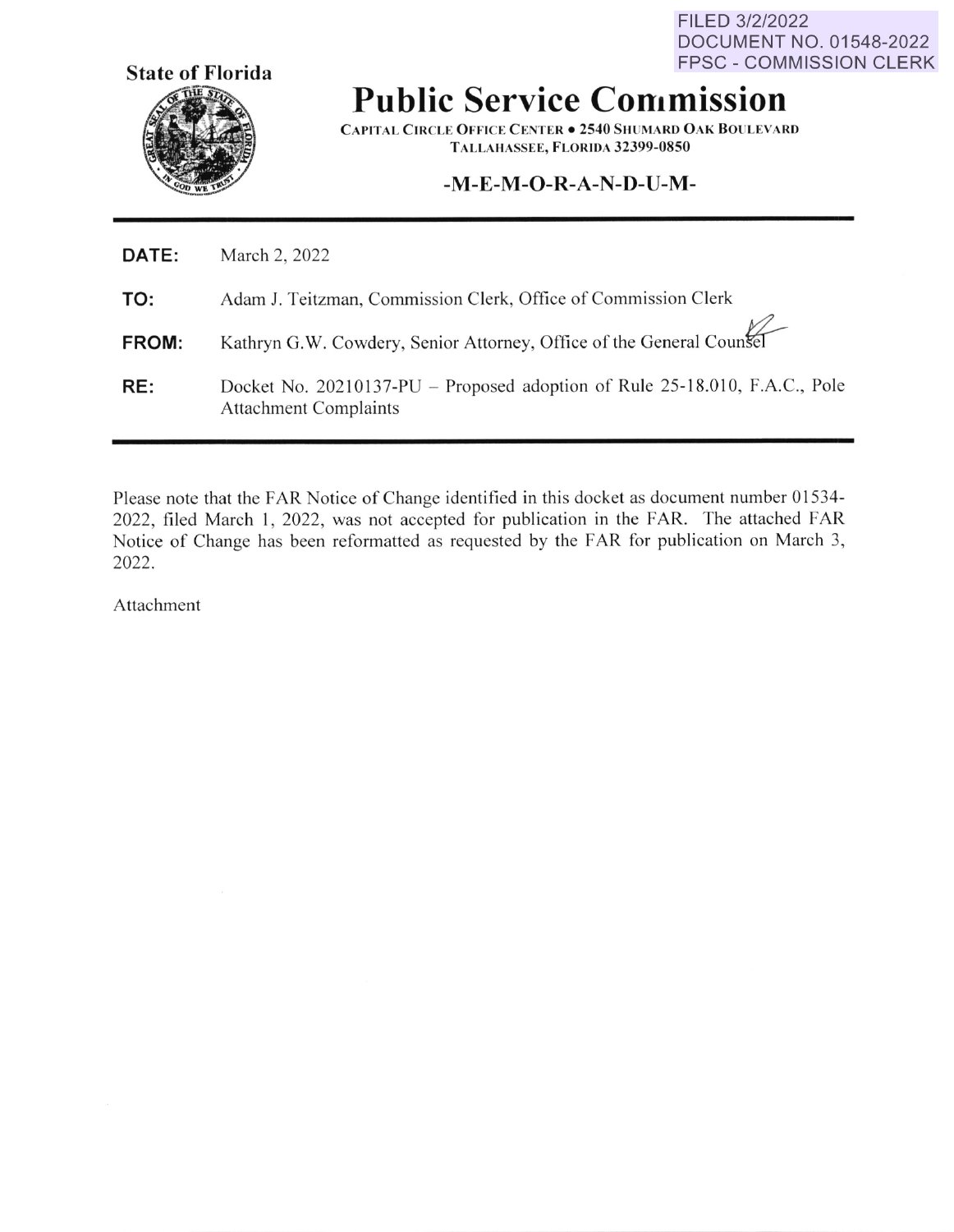#### Notice of Change/Withdrawal

PUBLIC SERVICE COMMISSION RULE NO.: RULE TITLE: 25-18.010: Pole Attachment Complaints

## NOTICE OF CHANGE

Notice is hereby given that the following changes have been made to the proposed rule in accordance with subparagraph 120.54(3)(d)1., F.S., published on November 4, 2021, in Volume 47, No. 215, of the Florida Administrative Register.

Docket No. 20210137-PU

The changes are in response to the Joint Request for a Hearing and Separate Proceeding on Proposed Rule 25- 18.0 10, F.A.C., and discussion and subsequent vote by the Florida Public Service Commission at public hearings held on February 1, 2022 and on March 1, 2022. The changes are as follows:

25-18.010 Pole Attachment Complaints

(I) A complaint filed with the Commission by a pole owner or attaching entity pursuant to Section 366.04(8), F.S., must contain:

(a) through (e), No change.

(f) If the complaint requests the establishment of rates, charges, terms, or conditions for pole attachments and the complainant proposes the application of rates, terms, or conditions that are based upon Federal Communications Commission (FCC) rules, decisions, orders, or appellate decisions, the complainant must identify the specific applicable FCC rules, decisions, orders, or appellate decisions that the Commission should apply pursuant to Section 366.04(8)(e), F.S.; provided, however, that if the complainant requests an alternative cost-based rate, the complainant must identify the methodology and explain how the alternative cost-based rate is just and reasonable and in the public interest; If the complaint requires the Commission to establish just and reasonable cost based rates, terms, and conditions for pole attachments, the complaint must contain an explanation of the methodology the complainant is requesting the Commission to apply;

(g) through (i), No change.

(2) through (3), No change.

 $(4)$  A response filed under subsection  $(3)$  of this rule must include the following:

(a) No change.

(b) If the complaint requests the establishment of rates, charges, terms, or conditions for pole attachments and the respondent proposes the application of rates, terms, or conditions that are based upon FCC rules, decisions, orders, or appellate decisions, the respondent must identify the specific applicable FCC rules, decisions, orders, or appellate decisions that the Commission should apply pursuant to Section 366.04(8)(e), F.S.; provided, however, that if the respondent requests an alternative cost-based rate, the respondent must identify the methodology and explain how the alternative cost-based rate is just and reasonable and in the public interest. If the complaint requires the Commission to establish just and reasonable cost based rates, terms, and conditions for pole attachments, the response must contain an explanation of the methodology the respondent is requesting the Commission to apply.

(5) through (6), No change.

 $Rulemaking Authority 350.127(2), 366.04(8)(g) FS. Law Implemented 366.04(8) FS. History-New$ 

THE PERSON TO BE CONTACTED REGARDING THE PROPOSED RULE IS: Kathryn G.W. Cowdery, Office of General Counsel, 2540 Shumard Oak Blvd., Tallahassee, FL 32399-0850, kcowdery@psc.state.fl.us, (850) 413- 6216.

https://www.flrules.org/agency/noticeHome.asp?string=25627029&iid=